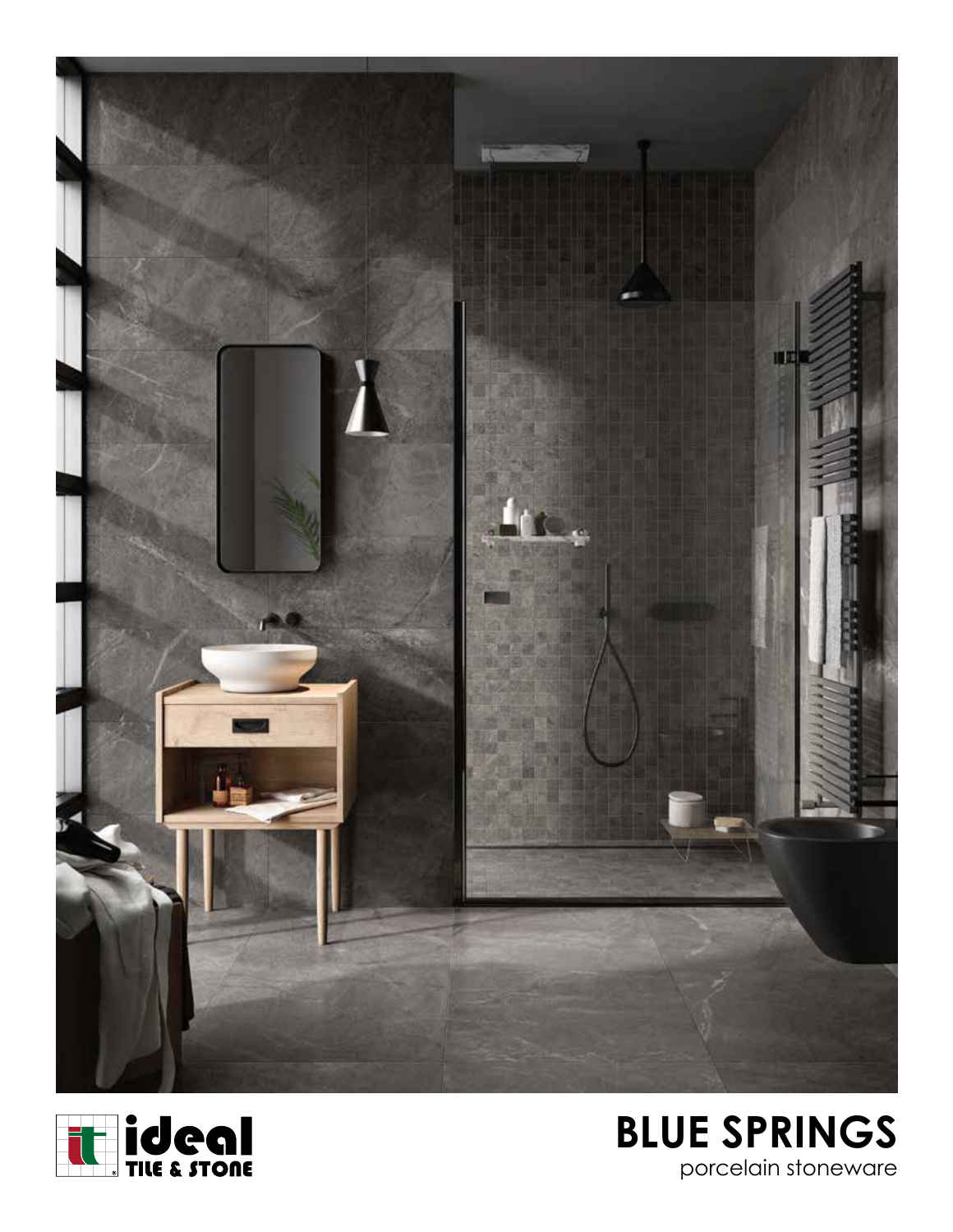

### DOMBSBE1224 DOMBSBE24







# DOMBSBEMOS22

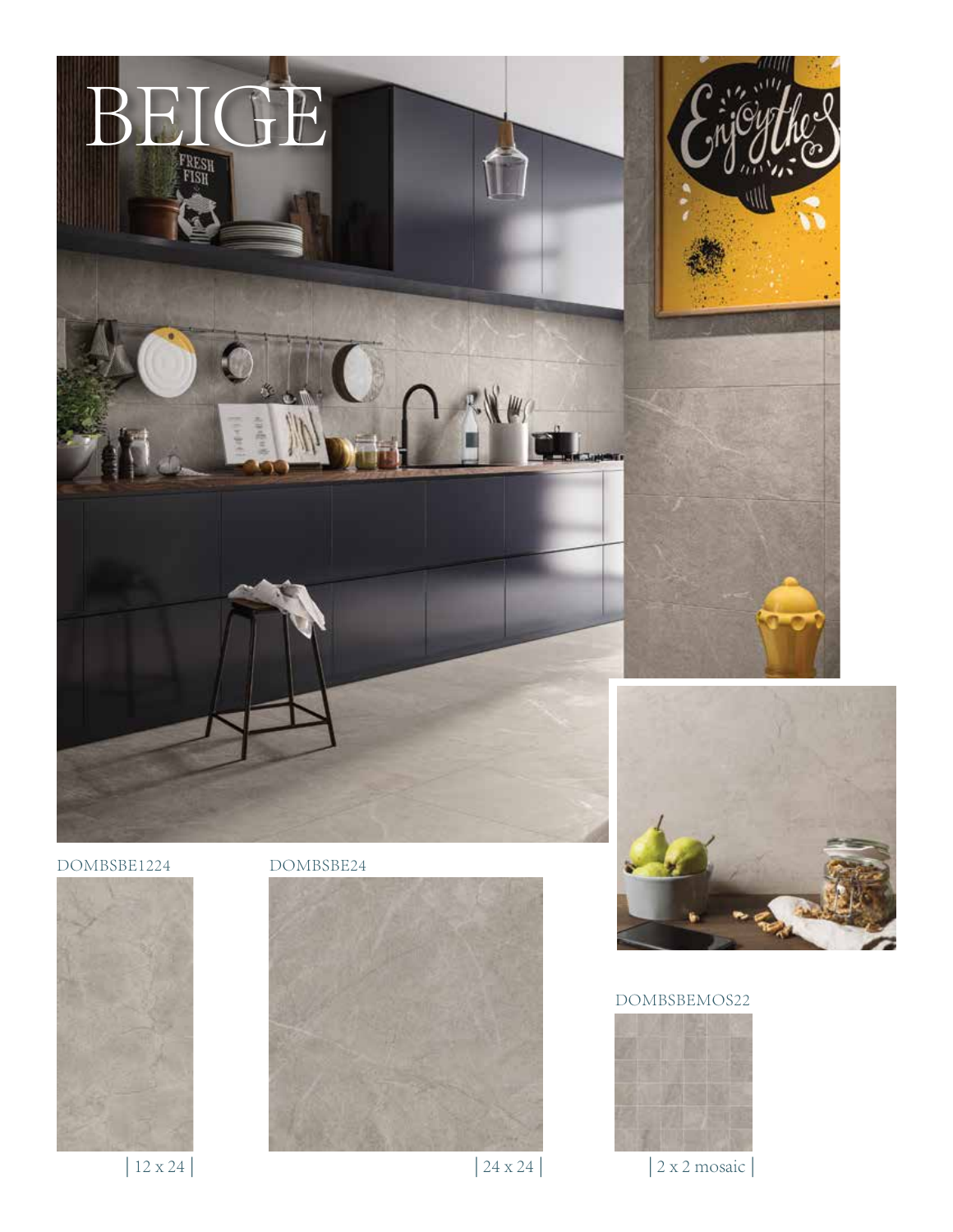

DOMBSDG1224 DOMBSDG24









#### DOMBSDGMOS22



| 12 x 24 | | 24 x 24 | | 24 x 24 | | 2 x 2 mosaic |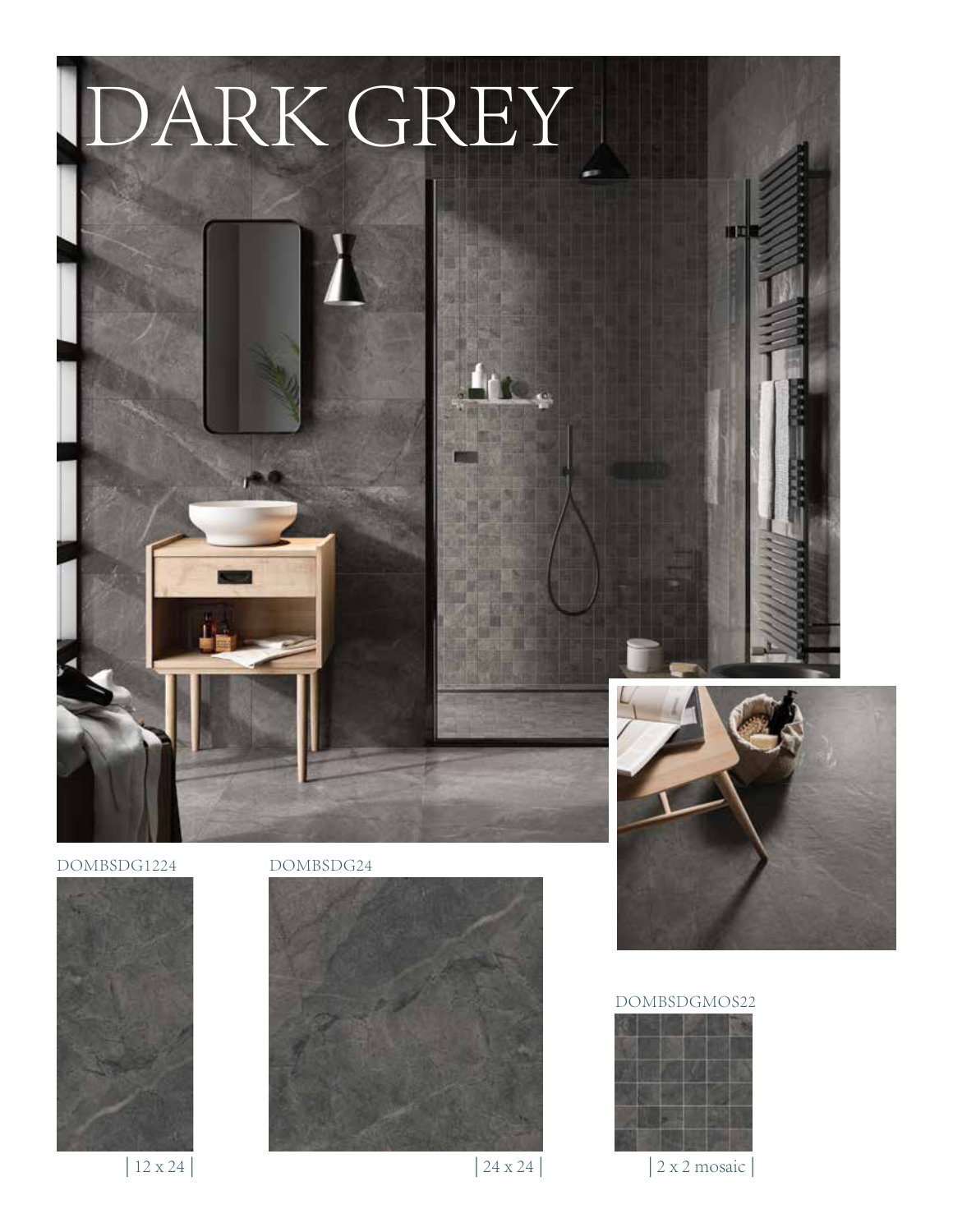

# DOMBSGR1224 DOMBSGR24







# DOMBSGRMOS22

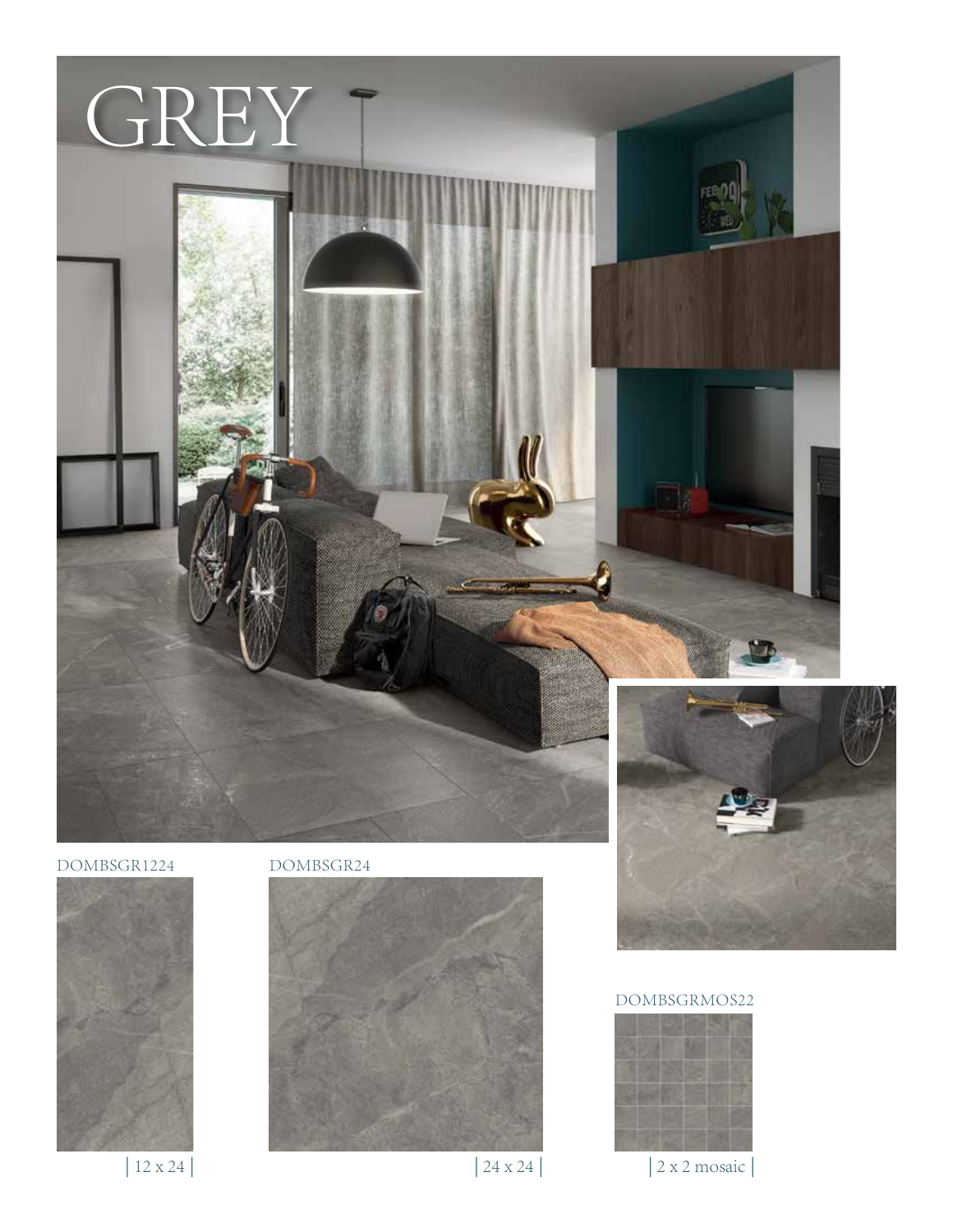

# DOMBSWH1224 DOMBSWH24







# DOMBSWHMOS22

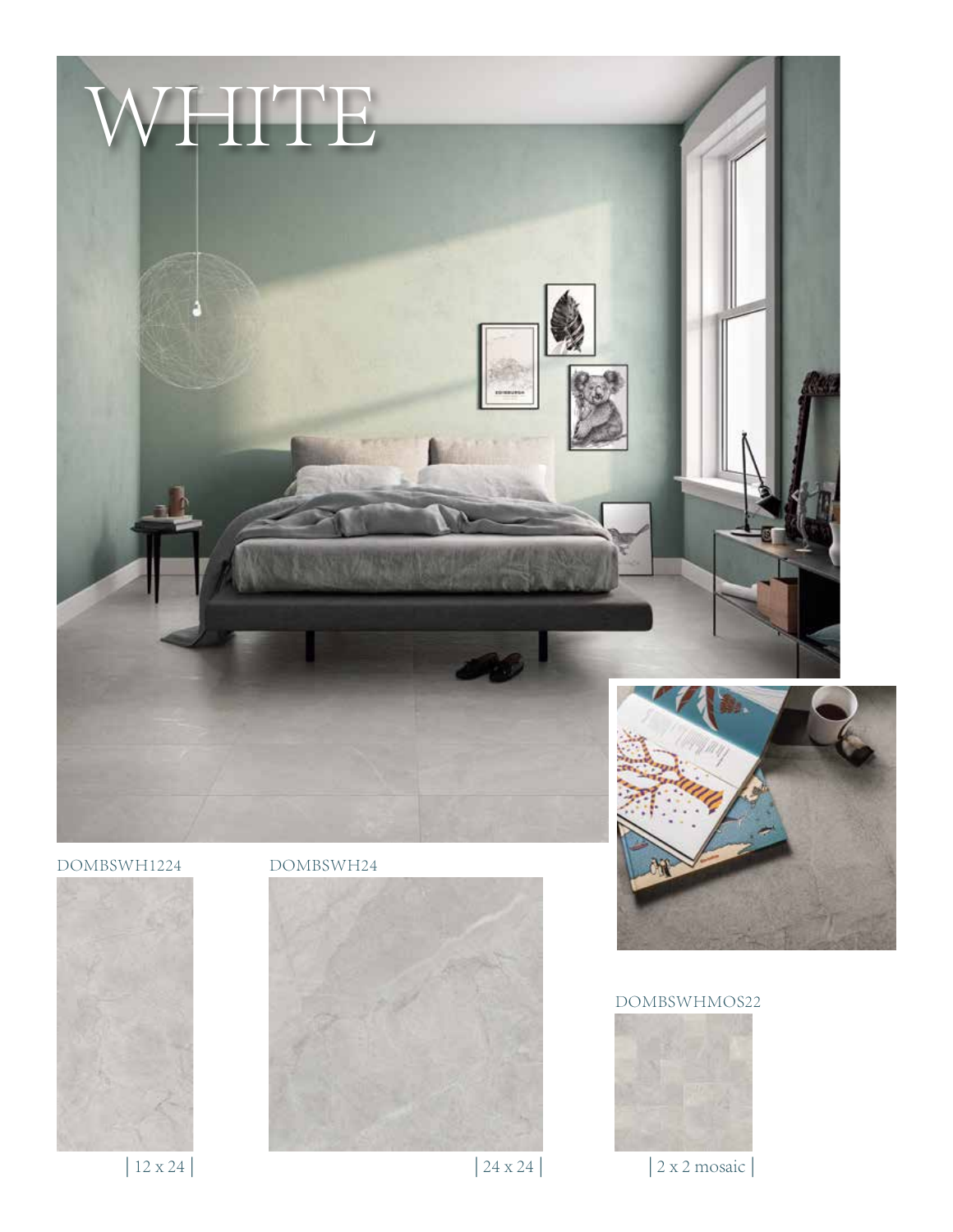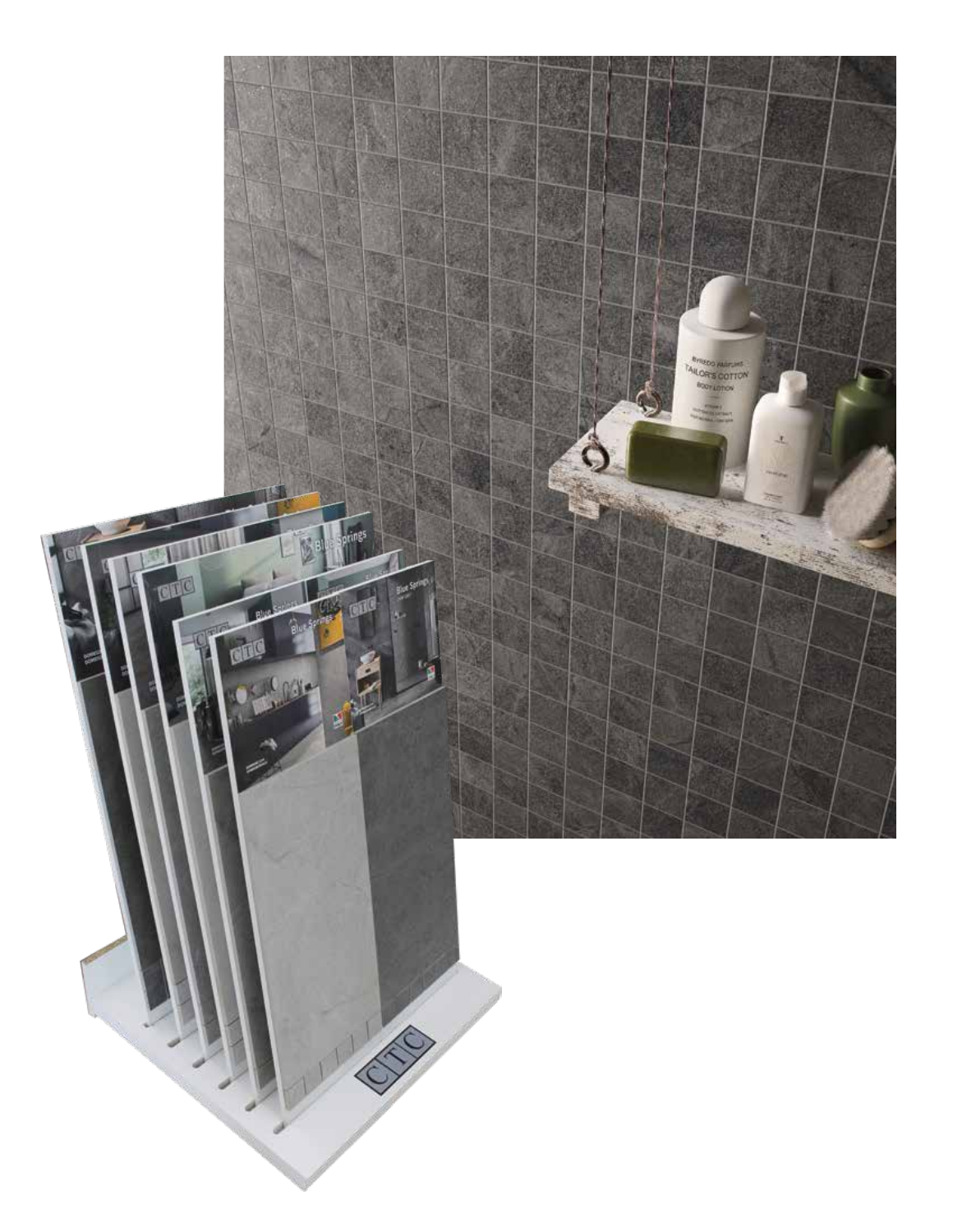| Suggested<br><b>Applications</b>                                                       | Floor<br>Wall                                                                                                                                                                                                                                                                                                                                                                                                                                                                                                                                                                                                                                                                                                  | Ħ<br>Residential                               | 「讓<br>Light Commercial<br>Heavy Commercial<br>*Wear can vary greatly.                                                                                                                                                                                                                                                                                                                                   | please consult with a professional. | Exterior                   | $\mathbf{z}$ Pools $\Box$                                                                                                                                                     |
|----------------------------------------------------------------------------------------|----------------------------------------------------------------------------------------------------------------------------------------------------------------------------------------------------------------------------------------------------------------------------------------------------------------------------------------------------------------------------------------------------------------------------------------------------------------------------------------------------------------------------------------------------------------------------------------------------------------------------------------------------------------------------------------------------------------|------------------------------------------------|---------------------------------------------------------------------------------------------------------------------------------------------------------------------------------------------------------------------------------------------------------------------------------------------------------------------------------------------------------------------------------------------------------|-------------------------------------|----------------------------|-------------------------------------------------------------------------------------------------------------------------------------------------------------------------------|
| Installation<br><b>Suggestions</b>                                                     | Modular<br>Joint Size<br>Polished<br>Structured<br>Setting<br>Matte<br>2 <sub>mm</sub><br>Plank Installation<br>Semi-Polished<br>  Honed<br>*Install the offset the width of the plank. For professional installation, the use of<br>Straight/Pressed<br>Rectified<br>Rustic<br>leveling spacers for all plank and rectangular (ie. 12x24) format tiles is recommended.                                                                                                                                                                                                                                                                                                                                        |                                                |                                                                                                                                                                                                                                                                                                                                                                                                         |                                     |                            |                                                                                                                                                                               |
| Porcelain Type                                                                         | ⊤through-body<br>double-loaded<br>$\Box$ other<br>color-bodied<br>glazed<br>unglazed                                                                                                                                                                                                                                                                                                                                                                                                                                                                                                                                                                                                                           |                                                |                                                                                                                                                                                                                                                                                                                                                                                                         |                                     |                            |                                                                                                                                                                               |
| Shade<br>Variation                                                                     | V <sub>2</sub><br>$\neg$ V4<br>∣ V1<br>  V3<br><b>THICKNESS</b><br><b>FACE</b><br>36 (12x24)<br>Uniform<br>Slight<br>Substantial<br>Moderate<br>9mm<br>18 (24x24)<br>$\overline{0}$<br>Variation<br>Variation<br>Appearance<br>Variation                                                                                                                                                                                                                                                                                                                                                                                                                                                                       |                                                |                                                                                                                                                                                                                                                                                                                                                                                                         |                                     |                            |                                                                                                                                                                               |
| Slip<br>Resistance<br><b>ASTM C-1028</b><br><b>ANSI A137.1</b><br>DIN 51097/51130      | <b>DCOF</b><br>Applications<br>Values<br>0.42<br>Recommended Standard DCOF value<br>> .42<br>for wet/dry commercial flooring<br>ल्<br>0.65<br>Recommended Standard DCOF value<br>for ADA ramps<br>DIN 51130<br>*R9: Industry Standard/ADA Requirements **R11: Recommended For Exteriors<br>$R9*(3-10^{\circ})$<br>$\Box$ R10 (10-19°)<br>$\parallel$ R11** (19-27°)<br>R12 (27-35°)<br>$\Box$ R13 (>35°)                                                                                                                                                                                                                                                                                                       |                                                | DIN 51097<br><b>Typical Applications</b><br>Class<br><b>I</b> A<br>Barefoot, but mainly dry aisles and walkways, dry changing areas<br>Shower rooms, pool surrounds, wet changing areas,<br>$ $ $ $ B<br>disinfectant spray areas (plus all Class A areas)<br>Areas constantly under water, e.g. steps into pools, foot baths,<br>   c<br>inclinded pool surrounds, jacuzzis (plus all Class A&B areas) |                                     |                            | <b>Critical Angle</b><br>$\geq$ 12°<br>$\geq$ 18°<br>$>24^\circ$                                                                                                              |
| Scratch<br>Resistance<br><b>MOH'S SCALE</b><br>UNI EN ISO<br>N/A<br>10545.6            | MINERAL<br>Class 1: Walls only<br>Wear<br>6. Microline (Glass, Glazed Tile)<br>1. Talc (Talc)<br>Class 2: Residential floors w/minimal abrasive traffic<br>Resistance<br>7. Quartz (Unglazed Porcelain)<br>2. Gypsum (Fingernail)<br>Class 3: Residential interiors/light commercial traffic<br>8. Topaz (Granite)<br>3. Calcite (Penny)<br>Class 4: Medium commercial applications<br><b>PEI RATING</b><br>9. Corundum (Ruby)<br>4. Flourite (Some Marbles)<br>UNI EN ISO<br>5. Apatite (Knife Blade)<br>10. Diamond (Diamond)<br>Class 5: All commercial applications/heavy traffic<br>*Wear can vary greatly. please consult with a professional.<br>Industry standard $\leq$ 175mm <sup>2</sup><br>10545.7 |                                                |                                                                                                                                                                                                                                                                                                                                                                                                         |                                     |                            |                                                                                                                                                                               |
| <b>Stain</b><br>Resistance<br>ASTM C1378-04<br>UNI EN ISO<br>5<br>10545.14             | 5: Removed after 5 minutes<br>Water<br>(hot water running)<br>4: Removed by manual cleaning<br><b>Absorption</b><br>(weak detergent)<br>3: Removed by mechanical cleaning<br>Absorbs 0-.5%<br>8-5-3% Absorbs<br>Absorbs 3-7%<br>Absorbs 7% +<br>(strong detergent)<br>ASTM C-373<br>₩<br>Non-Vitreous<br>Impervious<br>Vitreous<br>Semi-Vitreous<br>2: Removed by immersion<br>UNI EN ISO<br>(24 hrs in suitable solvent)<br>Interior/Exterior<br>Interior/Exterior<br>Indoor Use Only<br>Indoor Use Only<br>蠓<br><b>Frost Resistant</b><br><b>Frost Resistant</b><br>1: Stain not removed<br>10545.3                                                                                                          |                                                |                                                                                                                                                                                                                                                                                                                                                                                                         |                                     |                            |                                                                                                                                                                               |
| <b>Breaking</b><br>Strength<br>ASTM C648<br>UNI EN ISO<br>$>45$<br>10545.4<br>n/mm     | Tolerance Result<br>Standard<br>$\sqrt{1}$<br>Facial<br>$\pm .5%$<br><b>Chemical</b><br>flatness<br>±5mm<br>±1.5mm<br>$\pm .5%$<br>± 6mm<br><b>Dimension</b><br>thickness<br>Resistance<br>Industry standard<br>Acid<br>±4.5mm<br>$\pm$ .5%<br>±0.4mm<br>straightness<br>should be greater than<br>ASTM c499-09<br>ASTM C650<br>±5.4mm<br>$\pm$ .6%<br>±0.8mm<br>squareness<br>Bases<br>250 lbs<br>UNI EN ISO<br>UNI EN ISO<br>Â<br>or<br>sides L/W<br>±1.1mm<br>Chemicals<br>A<br>$\pm .5\%$<br>±1.0mm<br>10545.02<br>50 N/MM2<br>±4.5mm<br>10545.13                                                                                                                                                          |                                                |                                                                                                                                                                                                                                                                                                                                                                                                         |                                     |                            | Allowances for:<br>result<br>LA<br>LA                                                                                                                                         |
| <b>Leed</b><br><b>Information</b><br>Ø<br><b>REQUIREMENTS</b><br><b>FOR COMMERCIAL</b> | <b>Sustainable Sites</b><br>Site selection<br><b>SS CREDIT 1</b><br>Heat Island Effect-non roof<br>Material with a solar reflectant index of at least 29.<br>Energy & Atmosphere<br>EA CREDIT 4<br>Green Power: Products that optimize energy<br>performance for floors and walls using thermal<br>conductivity. BTU-FT                                                                                                                                                                                                                                                                                                                                                                                        | 1 Point<br>1 Point                             | <b>Materials &amp; Resources</b><br><b>M&amp;R CREDIT 2</b><br><b>Construction Waste Management:</b><br>Recycling salvaged construction<br>waste in to new reusable materials.<br>M&R CREDIT 4.1-4.2<br>Recycled Content: The sum of<br>post consumer plus 1/2 of the<br>pre consumer reps at least 10-20%<br>of total value of materials.                                                              | 1 Point<br>50% □<br>$10\%$          | 2 Points<br>70% □<br>20% □ | Porcelain Stoneware<br><b>Type:</b>                                                                                                                                           |
| <b>INTERIORS/NEW</b><br><b>CONSTRUCTION</b>                                            | <b>Indoor Environmental Quality</b><br>Low-Emitting Materials-Flooring Systems<br>IEQ CREDIT 3.1-7<br>Green Cleaning: Reducing occupants exposure<br>to hazardous cleaning chemicals.<br>IEQ CREDIT 4.1<br>Low Emitting Adhesives: Products less than<br>65 G/L VOC<br><b>IEO CREDIT 4.3</b><br>Low Emitting Materials: Flooring systems.                                                                                                                                                                                                                                                                                                                                                                      | 1 Point<br>U<br>$\mathbf{L}$<br>$\mathbb{R}^n$ | <b>M&amp;R CREDIT 5</b><br>Regional Materials: Materials<br>manufactured within 500 miles<br>of the project site.<br>Innovation in Design<br><b>ID CREDIT 1</b><br>Innovation in Design<br>Measurable exemplary environmental performance.                                                                                                                                                              | $10\%$                              | 20%<br>1-5 Points          | 'The marketing name for this product is property of Cancos Tile & Stone.<br>This same product may be marketed under different names.*<br><b>Blue Springs</b><br>Product Line: |